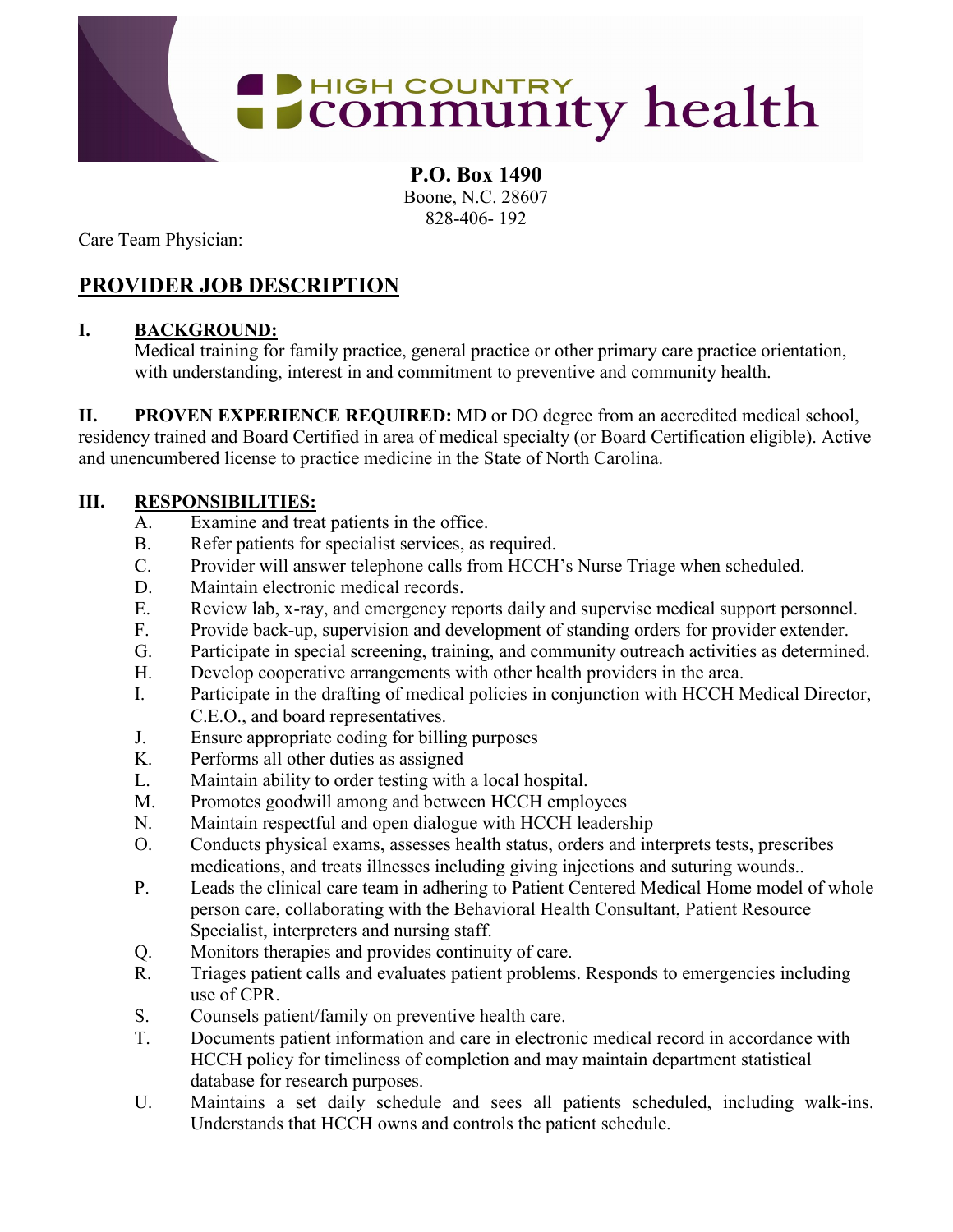- V. Leads daily team huddles and attends and actively participates in weekly treatment team meetings.
- W. Completes "warm handoffs" to activate Patient Health Specialist, Patient Resource Specialist and other team members as appropriate

**Role on Care Team:** The physician oversees all aspects of patient care. He/she will works closely with the other members of the care team to ensure the best patient care possible. The physician will complete health assessments, make and/or confirm diagnoses, provide referrals to specialists as necessary and may write or refill prescriptions for medications. The physician works closely with the Patient Health Specialist, Patient Resource Specialist and other support and nursing staff to stay informed about patients' treatment progress and collaborates on care. He/she will also consult with the team psychiatrist or other medical specialists if there are questions about the best treatments for the patient.

#### **Additional Performance Requirements:**

- 1. Maintains a positive attitude
- 2. Is patient centered in daily routines and duties, diligent to serve the best needs and conveniences of the patient to the greatest extent possible
- 3. Maintains flexibility sufficient to meet the needs of the organization and patient care
- 4. In recognition that HCCH is one large organization with multiple locations, collaborates and cooperates with all HCCH staff throughout the larger organization in service of the greater good.
- 5. Interactions with patients and staff are polite, professional, respectful and culturally sensitive
- 6. Provider agrees to participate in a team based care model and engage in quality initiatives that work toward improving, meeting or exceeding selected national benchmarks and value based care indicators. Adheres to all standing orders and follows HCCH protocols for standards of care.
- 7. Ensures all lab, imaging and test results are communicated to each patient within timeframes set forth in policy.
- 8. Meets productivity requirements as directed by HCCH

Job performance, including commitment and competency, is evaluated through review of quality metrics, observation, consultation, reports, surveys, adherence to standards of care and other pertinent sources of information.

Training Requirements: Patient Centered Medical Home Orientation CPR certification HIPPA Compliance OSHA Motivational Interviewing and SBIRT model New Employee Orientation Annual training reviews Trauma Informed Care Cultural Sensitivity & Workplace Diversity Motivational Interviewing Other trainings as identified by HCCH

### **III. JOB FACTORS:**

**Physical Requirements:** Requires considerable physical effort most of the day. Requires squatting, kneeling, reaching, twisting, walking, and sitting for long periods of time. **Mental Requirements:** Must be able to make sound judgment based on assessment and data available and act accordingly. Must be able to be flexible, innovative, and work independently. Must possess good interpersonal skills and ability to prioritize multiple functions or tasks.